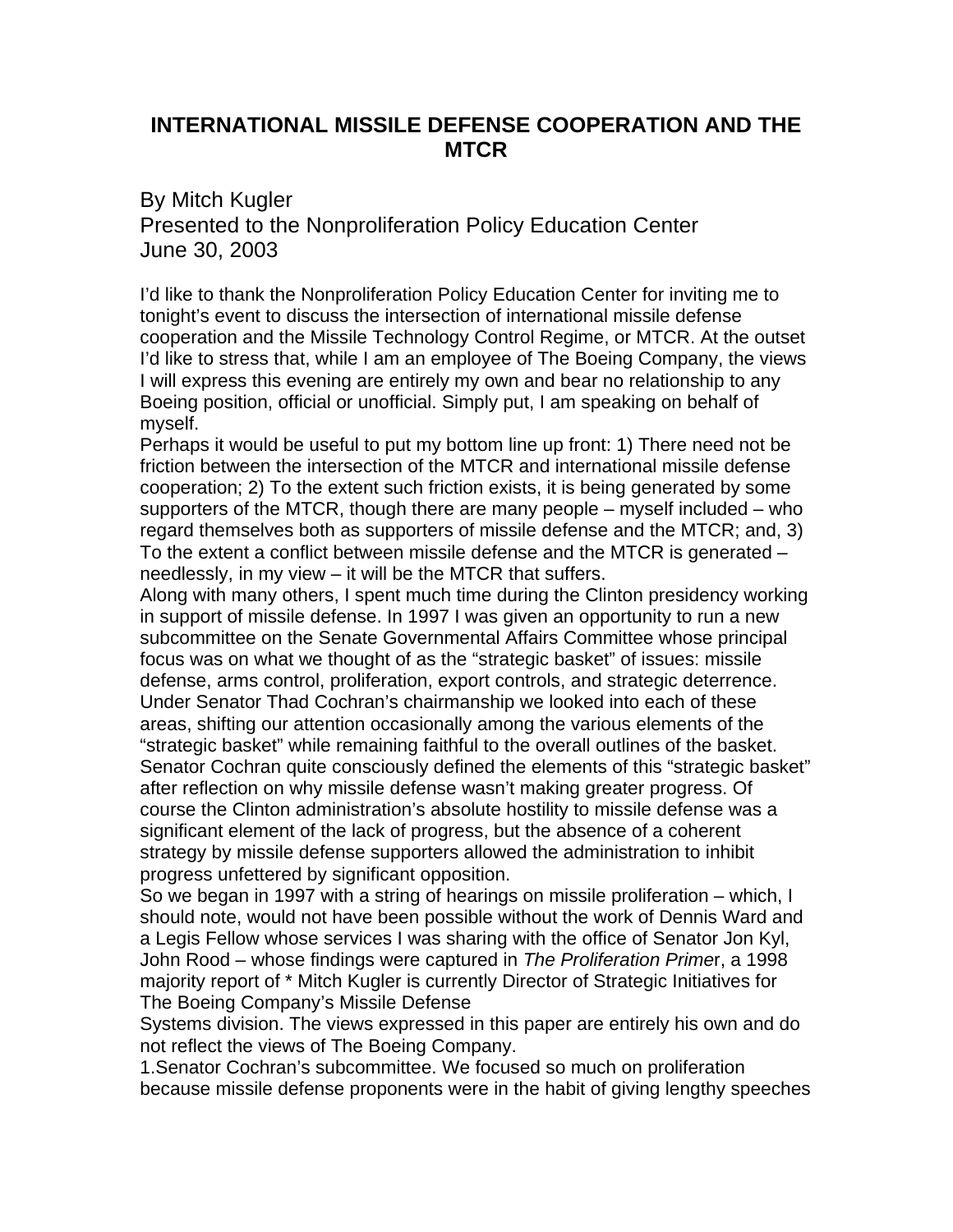on the various missile defense architectures they found attractive without explaining *why* they were convinced of the need for missile defense. By failing to make clear the fundamental need for missile defense we were failing to attract sufficient support. In looking back at the *Primer* it strikes me that so little has changed in the five and a half years since it was published. Proliferation from Russia and China continues.

What was then emerging as a serious threat, was noted as such in the *Prime*r, and has now fully emerged – the phenomenon of rogue to rogue proliferation – not only continues, but shows little signs of abating.

And, of course, all of this has occurred under the regime of the MTCR. In fact, more countries have ballistic missile technology now than when the regime began. We could have an endless debate about whether in the absence of the MTCR still more would have had such technology, or whether those that possess missile technology would have had even more advanced technology than they currently possess, but that debate would miss the point: However wellintentioned and well-executed, the MTCR has not and will not stop the spread of missile technology. At best it can on occasion slow it down; at worst it can lull us into a false sense of security – that is, a mindset of "as it is written, so it shall be," facts be damned.

The Clinton administration certainly advocated the approach of putting its faith in paper over force of arms. But, as we all know, the Clinton administration didn't actually have a national security *policy* – it had an arms control *process* which masqueraded as its *polic*y. I hope everyone will forgive me for including the MTCR, very clearly not arms control in the strictest sense, in the previous administration's penchant for process. But that's how the Clinton administration, in practical terms, viewed the MTCR. Their recipe was clear: take START II, the CWC, and the MTCR from previous administrations; add a dash of CTBT and an upgraded BWC; plead for a START III from the Russians; periodically swear eternal fealty to the ABM Treaty, for good measure calling it the "cornerstone of strategic stability" at every opportunity; stir occasionally, and presto, you have a half-baked national security policy. Consider what the Director of Central Intelligence's July – December 1996 report, "The Acquisition of Technology Relating to Weapons of Mass Destruction and Advanced Conventional Munitions", said then:

•Nonproliferation "…regimes can be deceived by determined proliferators."

•"During the last half of 1996, China was the most significant supplier of WMDrelated goods and technology to foreign countries. The Chinese provided a tremendous variety of assistance to both Iran's and Pakistan's ballistic missile programs."

•Russia supplied a variety of ballistic missile-related goods to foreign countries during the reporting period, especially to Iran."

2.Now consider some of the missile-related points in the DCI's latest report covering the period 1 January – 30 June 2002:

•"Chinese entities continued to provide Pakistan with missile-related technical and material assistance during the reporting period…. In addition, firms in China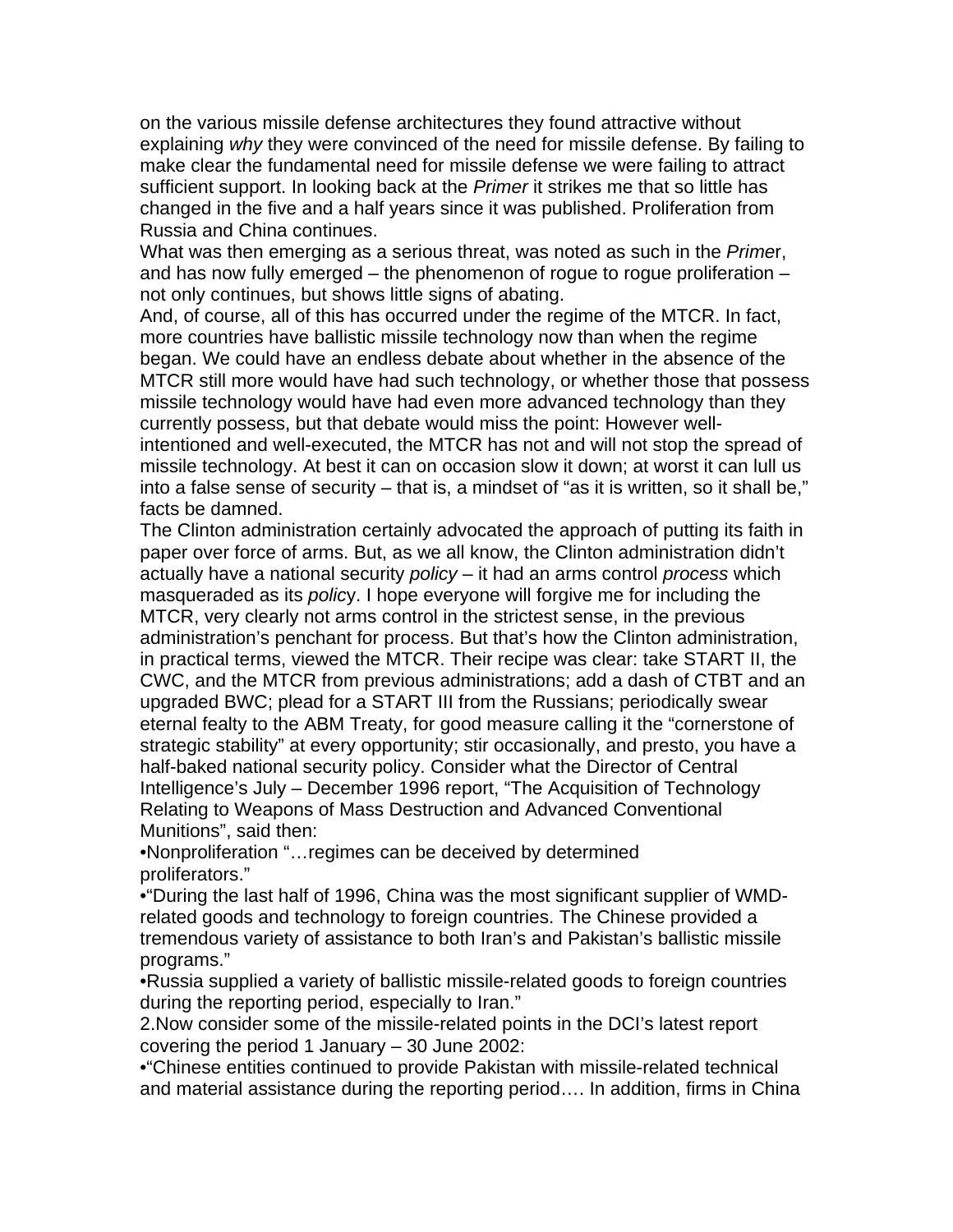have provided dual-use missile-related items, raw materials, and/or assistance to several other countries of proliferation concern – such as Iran, Libya, and to a lesser extent, North Korea."

•"Russian entities during the reporting period continued to supply a variety of ballistic missile-related goods and technical know-how to countries such as Iran, India, and China. Iran's earlier success in gaining technology and materials from Russian entities has helped to accelerate

Iranian development of the Shaab-3 MRBM, and continuing Russian entity assistance most likely supports Iranian efforts to develop new missiles and increase Tehran's self-sufficiency in missile production."

•"Throughout the first half of 2002, North Korea continued to export significant ballistic missile-related equipment, components, materials, and technical expertise to the Middle East, South Asia, and North Africa. P'yongyang attaches high priority to the development and sale of ballistic missiles, equipment, and related technology. Exports of ballistic missiles and related technology are one of the North's major sources of hard currency, which fuel continued missile development and production." How much has actually changed? It is important to understand just what the threat is and what it isn't. Countries are not the threat; they are simply the threat's manifestation. The threat, in ballistic missile terms, is proliferation. So while on occasion we will eliminate a ballistic missile threat from one country or another, as has recently been done so successfully in Iraq, over time we should expect other countries to emerge as ballistic missile successors. This will happen despite the presence and best efforts of the MTCR. And it stands to reason that this will occur as hostile states seek methods by which to threaten – coerce, deter, call it what you will – the United States, its deployed forces, allies, and friends.

And thus the need for missile defense – again, despite the best efforts of the MTCR. More importantly, the need for international cooperation on missile defense, particularly in light of the Bush administration's entirely new missile defense policy to protect not only the United States and deployed forces, but also allies and friends.

In fact, international cooperation has already begun. The United States is – and been – working with Israel on the Arrow interceptor for quite some time, and enhanced co-production of the interceptor is beginning in the United States. We are working with Japan on the Standard Missile-3 and Japan has noted publicly its interest in working on a larger booster for the SM-3. We are working with Italy and Germany on the MEADS program, and with the United Kingdom on the upgrade to the early warning radar at Fylingdales. It appears that a similar upgrade, in cooperation with Denmark, will 3.also soon begin on the Thule early warning radar. The bilateral missile defense relationship also appears to be proceeding quickly with Poland, as does the multilateral missile defense work with NATO, which in a recent major move forward added the protection of population centers to its considerations for missile defense. So there is cooperation with six countries – Israel, England, Japan, Germany, Italy, and Denmark; expanding cooperation with NATO; and imminent cooperation with Poland, which is rapidly emerging as one of America's closest allies.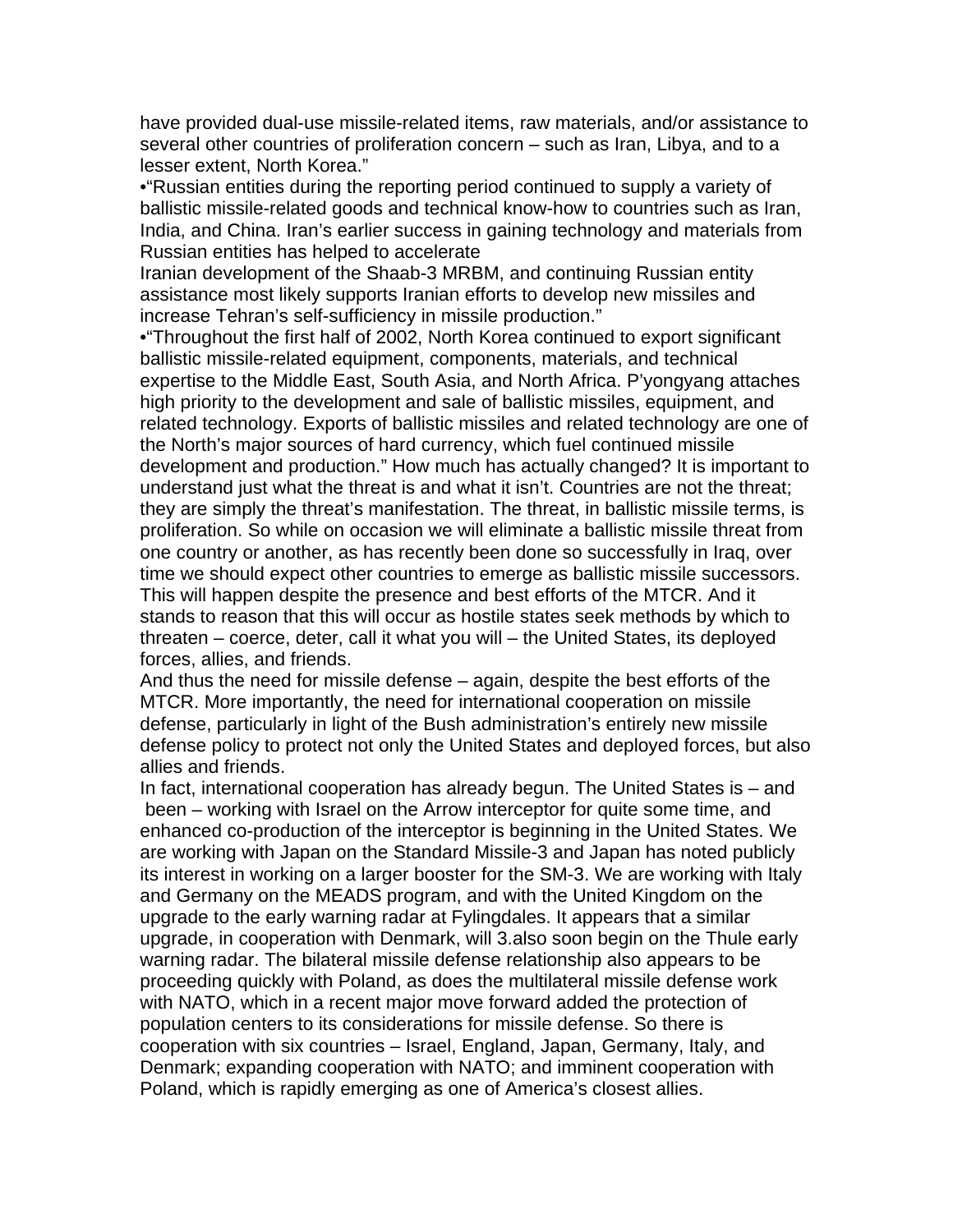It is only with Israel, on Arrow cooperation, that there have been MTCR issues. I'll take a moment now to comment on the most recent Arrow issue. Israel is going to test the Arrow interceptor twice in the United States in the near future. As conducting a test in the United States is a difficult and expensive endeavor, Israel will ship four Arrow interceptors here to ensure the availability of two spares should there be any problems with the test articles.

The Israelis were informed, however, that in the event their spares weren't used they would not be able to return them to Israel because the U.S. would, in sending them back, be transferring MTCR "category 1" items. Transferring category 1 items, while permissible under the MTCR, is considered anathema by most of the regime's supporters.

Now, consider for a moment a few relevant facts: Israel already manufactures the Arrow interceptor. Israel has already deployed the Arrow interceptor. The interceptors the United States would be sending back to Israel were already in the possession of the Israelis themselves. In sum, shipping the two spare Arrows back to Israel would not in any way, shape, or form enhance the missile technology of Israel. But, unfortunately, this most recent case has demonstrated that oftentimes there exists little room for the intrusion of common sense upon the MTCR. After examining a variety of options – to include even storing the spare Arrow interceptors at sea so they aren't technically in the United States before shipment back to

Israel – the "solution" found is for the Israelis to be in "possession" (whatever that means) of the spare Arrows at all times when they are in the United States. So when these spares are shipped back to Israel it will be Israel shipping to Israel, not the United States shipping to Israel. This example is considered to be a "success" by many MTCR supporters. Though there are others, myself included, who find this to be the ultimate in form over substance. Indeed, I suspect this Monty Python-esque example should be more than sufficient for other MTCR members seeking to use U.S. actions as justification for their proliferation activities, otherwise known as "exports."\ Surely supporters of the MTCR must acknowledge that this makes no sense.

Would it have not been better, not to mention honest, to state simply that Israel already possesses the Arrow interceptor and the spares being shipped back do nothing to enhance 4.Israel's missile capabilities? That shipping another nation's property can hardly be reasonably construed as violating the MTCR? Not to mention the fact that the United States has been supporting Israel, financially and technologically, in building Arrow? Or even that the United States doesn't consider missile defense to be governed by the

MTCR? Protecting the United States could, perhaps, be done only from the territory of the United States. Anything is possible. But the truth of the matter is that even the beginnings of a decent defense require assets placed outside of the United States.

Placing assets outside of the U.S., though, won't necessarily cause conflict with the MTCR. Sensors in space or radars in other countries won't conflict with the MTCR, nor will battle management or command and control assets. But what about interceptors?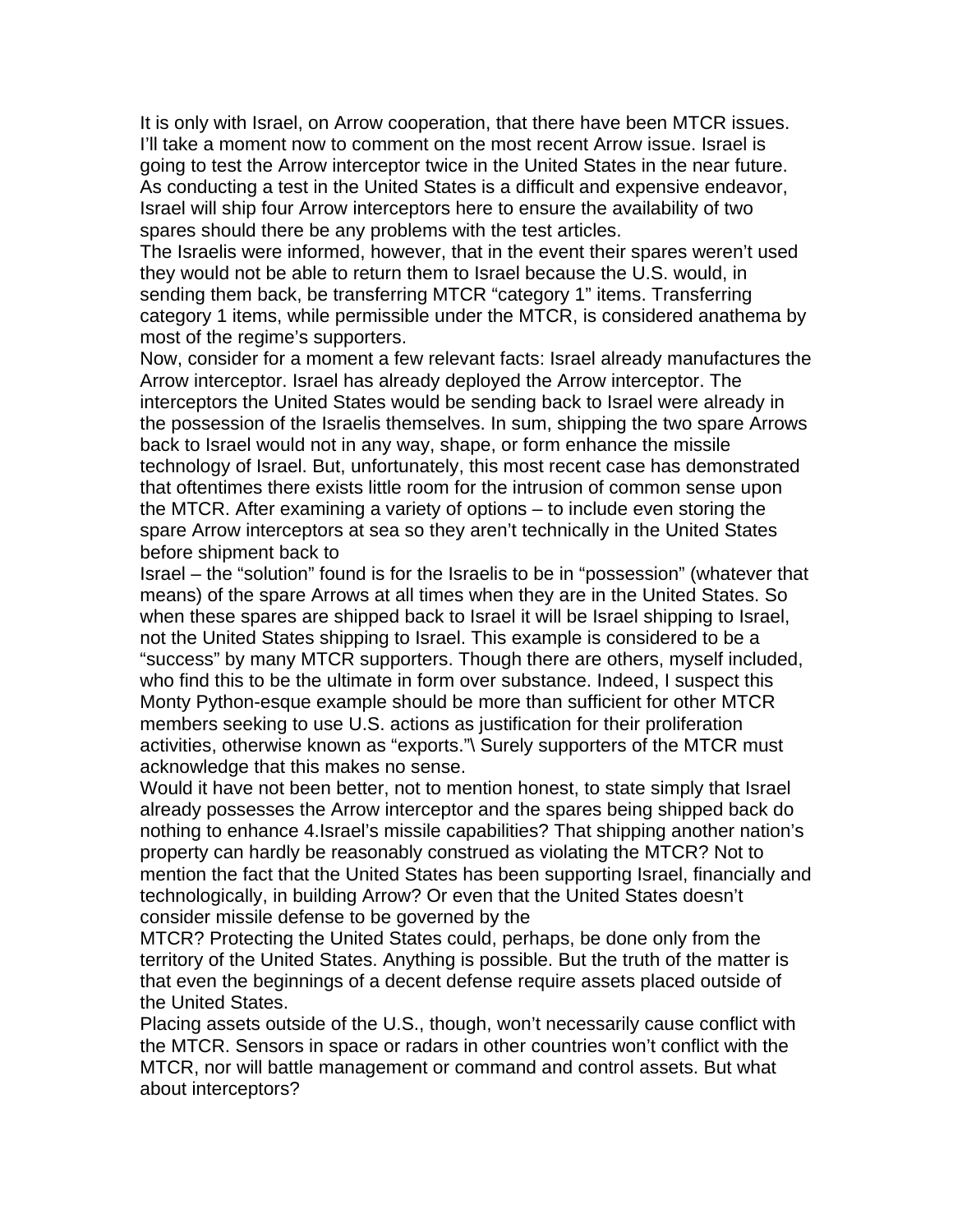I'll list briefly survey potential international missile defense cooperation, some of which might be managed successfully under the MTCR:

1. *Interceptor cooperation falling below MTCR threshold*s. It is hard to imagine that the administration, having so recently divested itself of the

ABM Treaty – which prohibited substantive international cooperation – would now allow that MTCR to substitute for portions (i.e., articles IX and X) of that defunct treaty. Or that the Bush administration would, in limiting interceptor cooperation to that permitted by the MTCR, essentially impose upon itself the kind of "demarcation" between permissible and impermissible cooperation that was so bitterly opposed in years past during the "theater/strategic demarcation" debates under the ABM Treaty.

2. *Basing* U.*S. interceptors on foreign soil but under the control of the United State*s. Some of my friends with a different view than mine insist that providing missile defense for host nations in exchange for using their territory to base our interceptors should be more than sufficient for the host nation. In some instances this may be a reasonable trade, but it is terribly simplistic to assume that in all cases host nations will find it acceptable. Indeed, in many instances the basing of interceptors will protect not only foreign soil – which in so extending protection to our allies and friends the United States is also preserving its leadership position – but also deployed U.S. forces, at the same time enhancing protection for the United States itself.

3. *Receiving technological assistance from our allies and friend*s. There's no denying the fact that the United States has done a tremendous amount of research and development on missile defense, far more than any other country. But to therefore assume that no other nation could contribute its technological expertise usefully would be arrogant in the extreme. In my current position I spend a substantial amount of time with defense 5.companies in other countries, and I can assure you that in every one of these companies I work with people every bit as talented as the best in American industry. As hardware follows know-how, without question the MTCR will be an impediment here.

4. *Transferring interceptors to other*s. Without question the greatest potential for missile defense/MTCR conflict comes from this option.

Some seem unwilling to accept the fact that many of our allies view themselves as sovereign nations with a responsibility for their own defense. As sovereigns they may well object to continued U.S. control of interceptors on their soil rather than transferring the interceptors to them for their use – as we already do with so many other weapons systems.

While currently the MTCR is inhibiting Arrow cooperation in particular, the fact remains that Arrow is further along in terms of international cooperation than most of our other programs. The time for transferring other hardware will soon be upon us, along with the choices that invariably will be faced if the MTCR is left as it is now.

There are two broad options to choose from, each obviously having many permutations.

We can: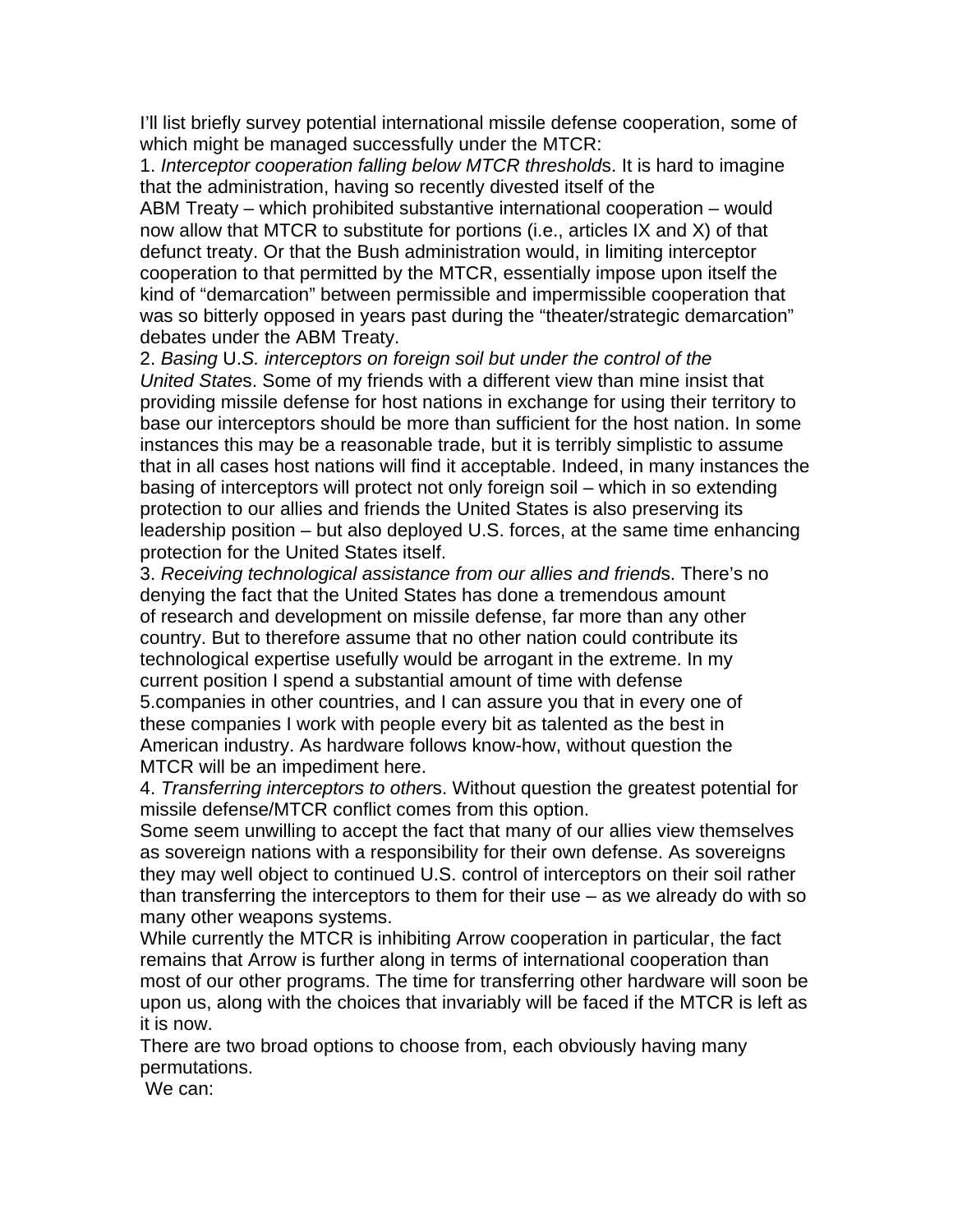1. *Declare as a matter of policy that missile defense cooperation will be excluded from the purview of the MTC*R. The United States has, after all, managed to export the D5 missile and cruise missiles despite the MTCR. Has this brought the regime to its knees? Of course it hasn't. But the regime has managed to continue, even though the United States is transferring an ICBM capable of being nuclear-armed to the United Kingdom. Why, then, should transferring missile defense to the United Kingdom, or, for that matter, any other ally, pose a problem? The simple fact is that the object of the MTCR is to reduce as much as possible the flow of missile technology to those we don't want to have such technology. The purpose of missile defense is, among other things, for protection from the failures of the MTCR. These purposes are complementary and should not be set in opposition.

2. *Restrict cooperation to that permitted by the MTC*R. In so doing we would occupy vast amounts of the bureaucracy's time and effort in what would be a "Groundhog Day" of missile defense fights. On each and every occasion that some form of cooperation was proposed proponents would line up their arguments and opponents would be energized by having another opportunity to draw the line on the primacy of the MTCR over missile defense cooperation. In some cases cooperation would be denied; in others, as has already been the case, we would see cooperation reduced. Of course, as cited already on Arrow, in still other cases some cute interpretation of the MTCR might be found such that we remain 6.7 "compliant" with the regime. But I wonder of what value such a regime would be if its ideas are to be made as infinitely elastic as the government's lexicon in George Orwell's *198*4? Colleagues of mine with opposing views frequently insist that a unilateral policy decision on the part of the United States to interpret the MTCR as permitting international missile defense cooperation will only throw open the door for any country – and these colleagues always stress *"an*y" – to act howsoever it pleases in exporting missile technology. Perhaps that's true. But I don't think so.

The menace of WMD delivered by ballistic missiles is well known today. It is more than a theory; we have seen ballistic missiles used just as we have witnessed the actions of several nations in pursuing WMD to seat atop their missiles. Countries today know – without needing the MTCR to inform them – of the danger of exporting missile technology and know-how without regard for the consequences.

Even if there were no MTCR the United States – and like-minded nations – would be perfectly capable of doing their utmost to stem missile proliferation. So it is entirely possible that leaders of some nations will suggest that their missile proliferation is no different from that practiced by the United States, albeit ours under the "guise" of "missile defense cooperation." For the United States to accept this type of statement as having even a shred of legitimacy would be to act in the worst tradition of the pusillanimous European leadership of the 1930's or in the sad tradition of those in our own country who somehow find it comforting to blame America first. Nations may well seek to justify their missile proliferation in this manner. But in so doing they will be offering an excuse for actions they